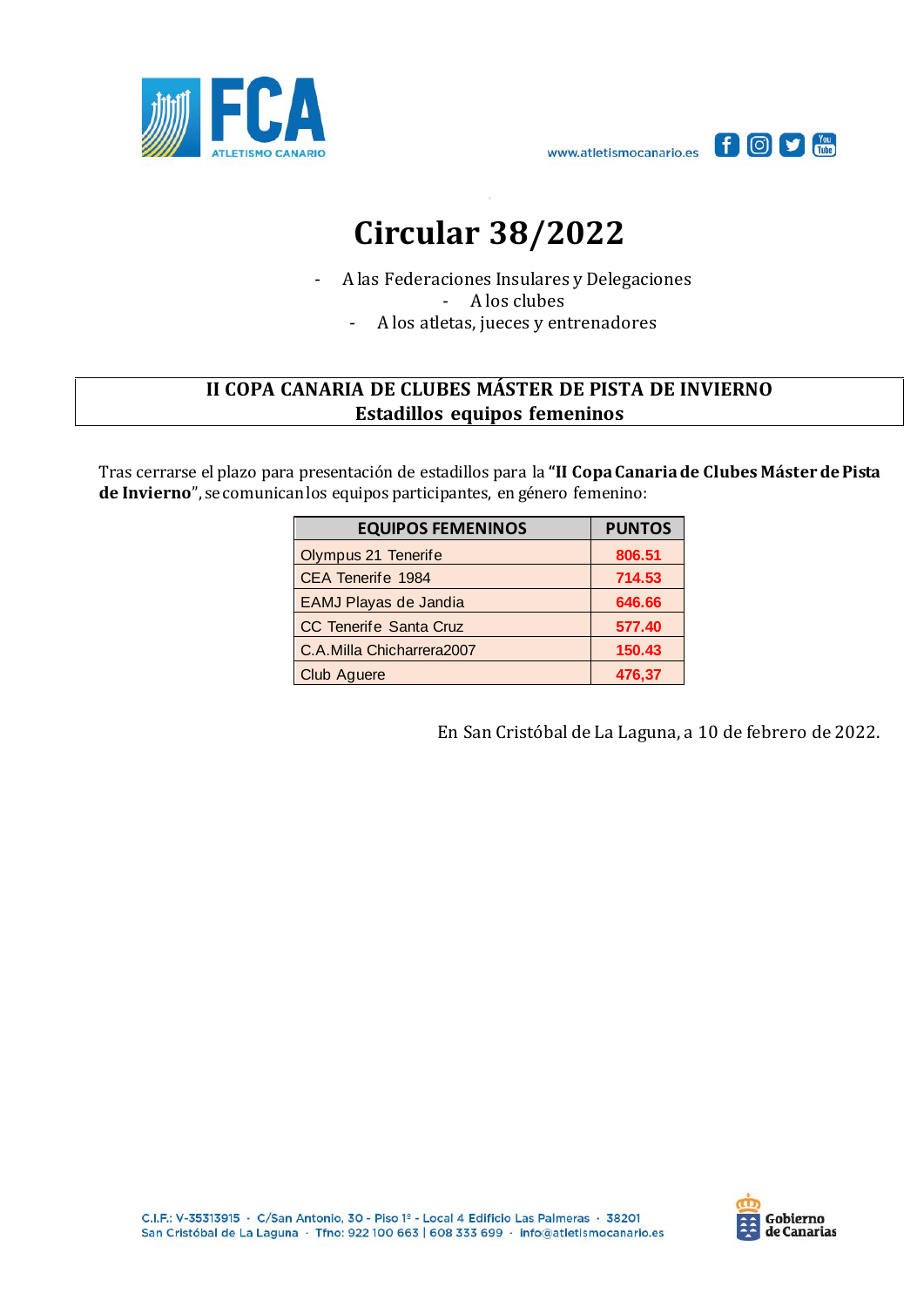| 60 ML           |                  |               |          |                                   |            |                                |                    |                                      |        |
|-----------------|------------------|---------------|----------|-----------------------------------|------------|--------------------------------|--------------------|--------------------------------------|--------|
| <b>200 ML</b>   |                  |               |          |                                   |            |                                |                    |                                      |        |
| 400 ML          |                  |               |          |                                   |            |                                |                    |                                      |        |
| 800 ML          |                  |               |          |                                   |            |                                |                    |                                      |        |
| 1.500 ML        | 05:40.97 1500 ML |               | TF 26274 | DIAZ BAUTE, CARMEN PAULA          | 21/08/1974 | C.A.Milla Chicharrera2007      |                    | 01/02/2020 LA LAGUNA                 | 76,28  |
| 3,000 ML        | 13:23.19 3000 ML |               | TF 23236 | PÉREZ MARTÍNEZ, BEATRIZ           | 17/06/1968 | C.A.Milla Chicharrera2007      |                    | 04/01/2020 LA LAGUNA                 | 74,15  |
| <b>LONGITUD</b> |                  |               | TF 1256  | HERNÁNDEZ GUANCHE, MARIA LOURDES  | 08/03/1978 | C.A.Milla Chicharrera2007      |                    |                                      |        |
| <b>TRIPLE</b>   |                  |               |          |                                   |            |                                |                    |                                      |        |
| <b>PERTIGA</b>  |                  |               |          |                                   |            |                                |                    |                                      |        |
| <b>ALTURA</b>   |                  |               |          |                                   |            |                                |                    |                                      |        |
| 60 MV           |                  |               |          |                                   |            |                                |                    |                                      |        |
| <b>PESO</b>     |                  |               |          |                                   |            |                                |                    |                                      |        |
|                 |                  |               |          |                                   |            |                                |                    |                                      | 150,43 |
| 60 ML           | 09.62            | 60 ML         | TF 20587 | GONZALEZ MIRANDA, YOLANDA DOLORES | 03/09/1966 | CC Tenerife Santa Cruz         |                    | 06/11/2021 LA LAGUNA                 | 87,53  |
| <b>200 ML</b>   | 00:32.40         | 200 ML        | TF 20587 | GONZALEZ MIRANDA, YOLANDA DOLORES | 03/09/1966 | CC Tenerife Santa Cruz         |                    | 03/10/2021 LA LAGUNA                 | 82,96  |
| 400 ML          |                  | 400 ML        | TF 21514 | DAVILA RAIGOZA, MARICEL           | 22/03/1965 | CC Tenerife Santa Cruz         |                    |                                      |        |
| 800 ML          | 02:51.69         | 800 ML        | TF 23030 | DÍAZ MESA, ESTEFANÍA              | 23/04/1976 | CC Tenerife Santa Cruz         |                    | 14/01/2020 LA LAGUNA                 | 70,29  |
| 1.500 ML        | 06:28.28 1500 ML |               | TF 26256 | PIÑEIRO PALOMEQUE, MARÍA NIEVES   | 05/04/1964 | CC Tenerife Santa Cruz         | 13/03/2021         | <b>ARONA</b>                         | 77,14  |
| 3,000 ML        | 12:32.57 3000 ML |               | TF 24306 | FAJARDO HERNANDEZ, MARY LUZ       | 18/01/1972 | CC Tenerife Santa Cruz         |                    | 27/02/2021 LA LAGUNA                 | 74,74  |
| 60 MV           |                  | 60 MV         | TF 25371 | FUENTES MUÑIZ, ROSA               | 10/04/1975 | CC Tenerife Santa Cruz         |                    |                                      |        |
| <b>ALTURA</b>   | 1,11             | <b>ALTURA</b> | TF 26392 | ARBELO RODRÍGUEZ, PILAR           | 22/12/1973 | CC Tenerife Santa Cruz         |                    | 27/02/2021 LA LAGUNA                 | 63,43  |
| <b>PÉRTIGA</b>  |                  |               | TF 26392 | ARBELO RODRÍGUEZ, PILAR           | 22/12/1973 | CC Tenerife Santa Cruz         |                    |                                      |        |
| <b>LONGITUD</b> |                  |               | TF 27099 | FUENTES CAMPOS, FRANCISCA         | 13/07/1958 | CC Tenerife Santa Cruz         |                    |                                      |        |
| <b>TRIPLE</b>   | 9,68             |               | TF 26288 | RIO GURRUCHAGA, MONICA            | 15/04/1983 | CC Tenerife Santa Cruz         |                    | 02/02/2021 LA LAGUNA                 | 68,51  |
| <b>PESO</b>     | 9,52             |               | TF 26377 | GUERRA HERNANDEZ, RUTH            | 13/11/1978 | CC Tenerife Santa Cruz         | 15/01/2022 TUINEJE |                                      | 52,8   |
|                 |                  |               |          |                                   |            |                                |                    |                                      | 577.40 |
| 60 ML           | 09.38            | 60 ML         | TF 20583 | RODRIGUEZ MEDEROS, ROSA MARIA     |            | 14/12/1967   CEA Tenerife 1984 |                    | 08/02/2020   LAS PALMAS DE G CANARIA | 87,1   |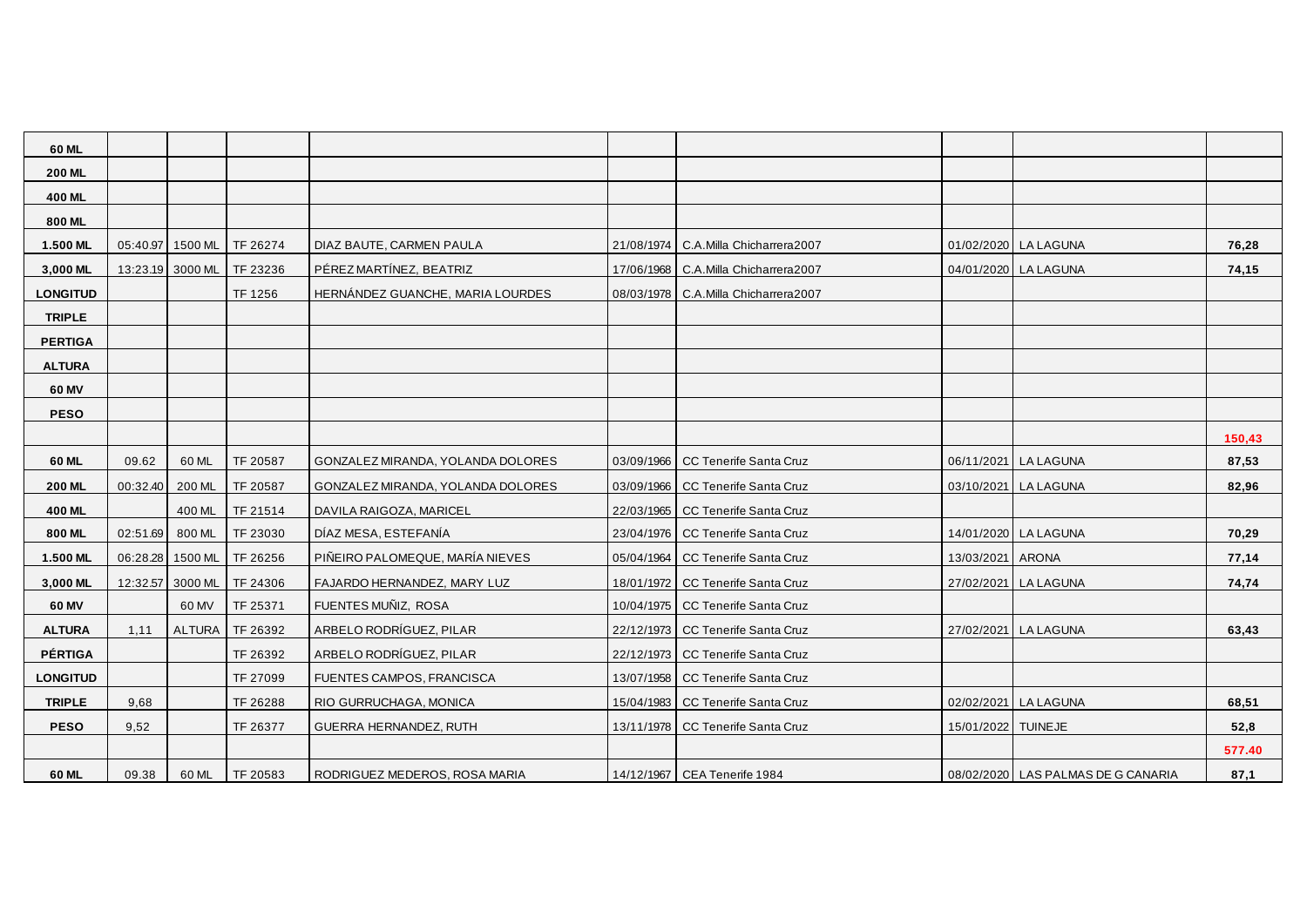| <b>200 ML</b>   | 00:30.36 | 200 ML           | TF 27000        | TORRES AFONSO, MARÍA BEATRIZ                         |            | 04/10/1974 CEA Tenerife 1984       |                    | 09/05/2021 LA LAGUNA                | 80,07  |
|-----------------|----------|------------------|-----------------|------------------------------------------------------|------------|------------------------------------|--------------------|-------------------------------------|--------|
| 400 ML          | 01:09.20 | 400 ML           | TF 27000        | TORRES AFONSO, MARÍA BEATRIZ                         |            | 04/10/1974   CEA Tenerife 1984     |                    | 06/11/2021 LA LAGUNA                | 81,55  |
| 800 ML          | 03:38.52 | 800 ML           | TF <sub>9</sub> | GONZALEZ ALONSO, MARÍA CONCEPCIÓN<br><b>FIDELINA</b> |            | 05/07/1955 CEA Tenerife 1984       | 13/03/2021 ARONA   |                                     | 73,76  |
| 1,500 ML        |          | 07:34.95 1500 ML | TF <sub>9</sub> | GONZALEZ ALONSO, MARIA CONCEPCION<br><b>FIDELINA</b> |            | 05/07/1955   CEA Tenerife 1984     |                    | 03/07/2021 ZARAGOZA                 | 75,13  |
| 3,000 ML        |          | 12:18.09 3000 ML | TF 25086        | HERNANDEZ BAUTISTA, VIOLETA ESTEFANIA                | 25/09/1983 | CEA Tenerife 1984                  |                    | 26/09/2020 LA LAGUNA                | 69,61  |
| 60 MV           |          | 60 MV            | TF 25864        | CONCEPCIÓN GONZÁLEZ. NIEVES YOLANDA                  |            | 25/11/1973   CEA Tenerife 1984     |                    |                                     |        |
| <b>ALTURA</b>   | 1.23     | <b>ALTURA</b>    | TF 25087        | ORTEGA BALLESTER, EUGENIA                            |            | 30/09/1976   CEA Tenerife 1984     |                    | 03/07/2021 LA LAGUNA                | 67.96  |
| <b>LONGITUD</b> | 3,33     |                  | <b>TF 16</b>    | HERNÁNDEZ GONZÁLEZ. ANA BELÉN                        |            | 04/09/1976 CEA Tenerife 1984       | 13/03/2021 ARONA   |                                     | 51,31  |
| <b>TRIPLE</b>   | 8,23     |                  | TF 25087        | ORTEGA BALLESTER, EUGENIA                            | 30/09/1976 | CEA Tenerife 1984                  |                    | 09/05/2021 LA LAGUNA                | 63,41  |
| <b>PESO</b>     | 10,36    |                  | <b>TF 209</b>   | GONZALEZ RODRIGUEZ, ELENA                            |            | 13/03/1969   CEA Tenerife 1984     |                    | 03/07/2021 ZARAGOZA                 | 64,63  |
|                 |          |                  |                 |                                                      |            |                                    |                    |                                     | 714,53 |
| 60 ML           | 10.05    | 60 ML            | <b>TF 798</b>   | ESPINOSA GUTIERREZ, PRISCILA                         |            | 30/03/1979   Club Aguere           |                    | 20/11/2021 SANTA CRUZ DE TENERIFE   | 73,03  |
| <b>200 ML</b>   | 00:37.56 | 200 ML           | TF 22658        | FRANCHY GOMEZ, MARIA DEL CARMEN                      |            | 11/09/1967   Club Aguere           |                    | 03/10/2021 LA LAGUNA                | 61,69  |
| 400 ML          | 01:33.81 | 400 ML           | TF 22658        | FRANCHY GOMEZ, MARIA DEL CARMEN                      |            | 11/09/1967   Club Aguere           |                    | 02/10/2021 LA LAGUNA                | 64,39  |
| 800 ML          | 02:57.67 | 800 ML           | TF 27109        | FERNANDEZ PERDOMO, ALICIA                            |            | 31/05/1975   Club Aguere           |                    | 12/12/2021 SANTA CRUZ DE TENERIFE   | 69,11  |
| 1,500 ML        |          | 06:16.28 1500 ML | TF 694          | GONZALEZ SANTOS, ROSA GORETTI                        |            | 11/03/1978   Club Aquere           |                    | 30/01/2021 LA LAGUNA                | 66,78  |
| 3.000 ML        |          | 13:22.10 3000 ML | <b>TF 818</b>   | BARRETO RODRIGUEZ, MARIA EUGENIA                     |            | 11/07/1976   Club Aguere           |                    | 30/01/2021 LA LAGUNA                | 68,1   |
| <b>LONGITUD</b> |          |                  |                 |                                                      |            |                                    |                    |                                     |        |
| <b>TRIPLE</b>   |          |                  |                 |                                                      |            |                                    |                    |                                     |        |
| <b>PÉRTIGA</b>  |          |                  |                 |                                                      |            |                                    |                    |                                     |        |
| <b>ALTURA</b>   |          |                  |                 |                                                      |            |                                    |                    |                                     |        |
| <b>PESO</b>     |          |                  |                 |                                                      |            |                                    |                    |                                     |        |
| 60 MV           | 12.27    | 60 MV            | TF 27109        | FERNANDEZ PERDOMO, ALICIA                            |            | 31/05/1975   Club Aquere           | 15/01/2022 CANARIA | LAS PALMAS DE GRAN                  | 73,27  |
|                 |          |                  |                 |                                                      |            |                                    |                    |                                     | 476,37 |
| 60 ML           | 08.15    | 60 ML            | LZ8087          | AGUILAR ARES, ESTIBALIZ                              |            | 06/08/1984 EAMJ Playas de Jandia   |                    | 29/02/2020 LAS PALMAS DE G CANARIA  | 84,91  |
| <b>200 ML</b>   | 00:27.54 | 200 ML           | LZ8087          | <b>AGUILAR ARES, ESTIBALIZ</b>                       |            | 06/08/1984   EAMJ Playas de Jandia |                    | 24/02/2020 LAS PALMAS DE G. CANARIA | 77,49  |